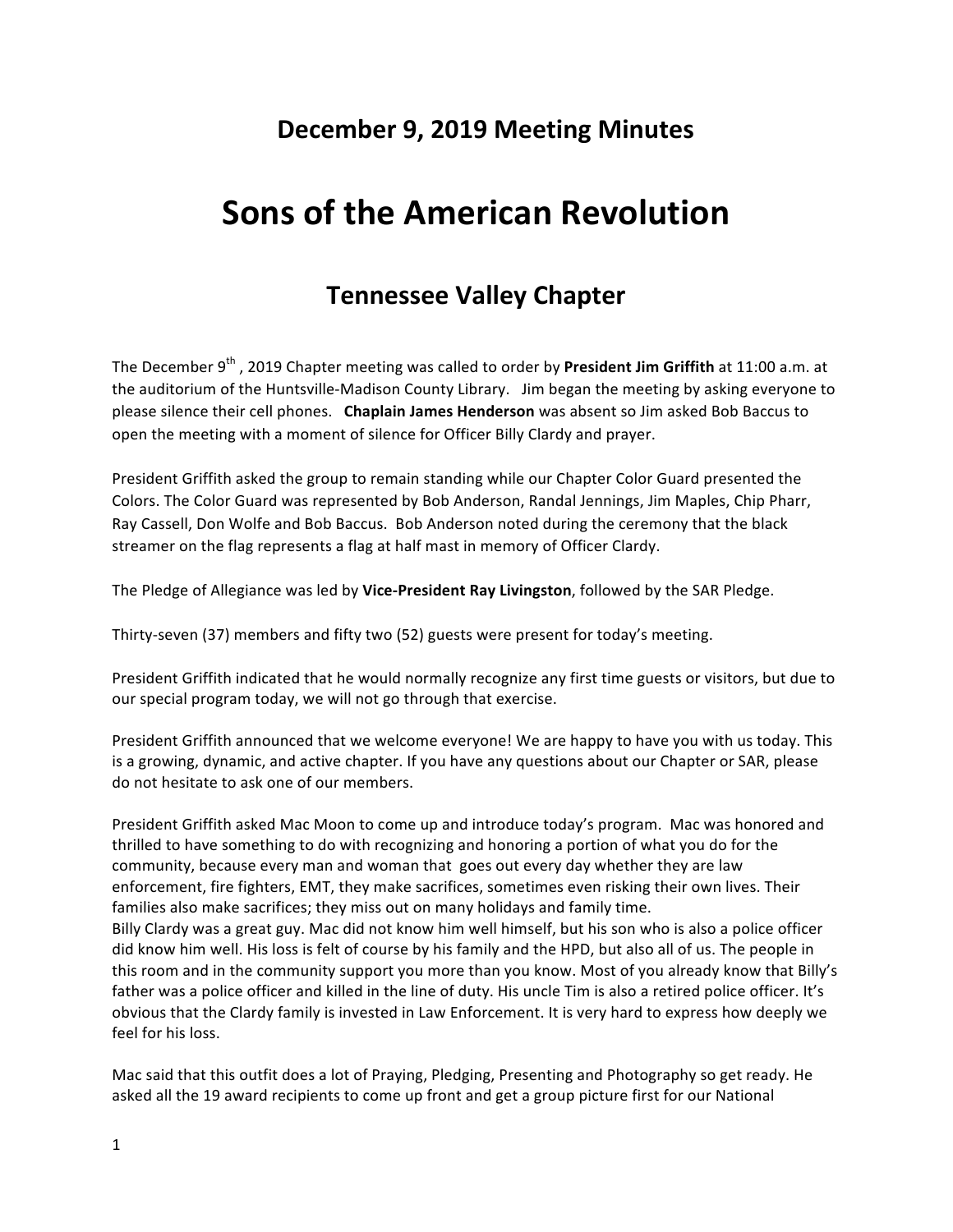Magazine. Then he will ask you to come back up individually or in small groups to get your awards and your picture taken again.

The order of the presentations is as follows: Individual pictures were taken, and then the family was invited up to take a group picture. Mac read the award details for each individual as they were invited up to the stage.

(FOR CLARITY IN THE NOTES, THE INDIVIDUAL COMMENDATIONS ARE SHOWN IN THE NEXT SECTIONS OF THE NOTES)

## FIRE SAFETY COMMENDATION MEDAL-presented to the following:

• Lieutenant Shaun P. Chandler (Decatur Fire and Rescue) was first up to receive his award.

## LAW ENFORCEMENT COMMENDATION MEDAL- presented to the following:

- Officer Jordan T. Rodgers (HPD) & Officer Kevin D. Lambert (HPD) were involved in the same incident and received there awards together.
- Officer James K. Pratt (HPD)
- Investigator Jefferey M. Kreiter (HPD)
- Investigator Michael G. Morrison (HPD)
- Sergeant Jack W. Pugh (HPD)
- Investigator Jonathan M. Harvey (Madison Co. Sheriff's Department)
- Deputy Jesse W. Geer (Madison Co. Sheriff's Department)-Not in attendance-Award accepted by J M Harvey.
- Officer Blake R. Bell (Madison PD)
- Officer Troy M. Vickers (Madison PD)-Not in attendance-Award accepted by Sgt. Steven Reeves

## LIFE SAVING MEDAL -presented to the following:

- Officer Elam M. Wallace (Madison PD) & Officer Andrew D. Slaughter (Madison PD) were involved in the same incident and were presented their awards together.
- Firefighter/Driver Colton W. Hill (Athens Fire and Rescue), Firefighter/Driver Roger C. Green (Athens Fire and Rescue) & Firefighter/Driver Giles D. Durisseau (Athens Fire and Rescue) were all involved in the same incident and were presented their awards together.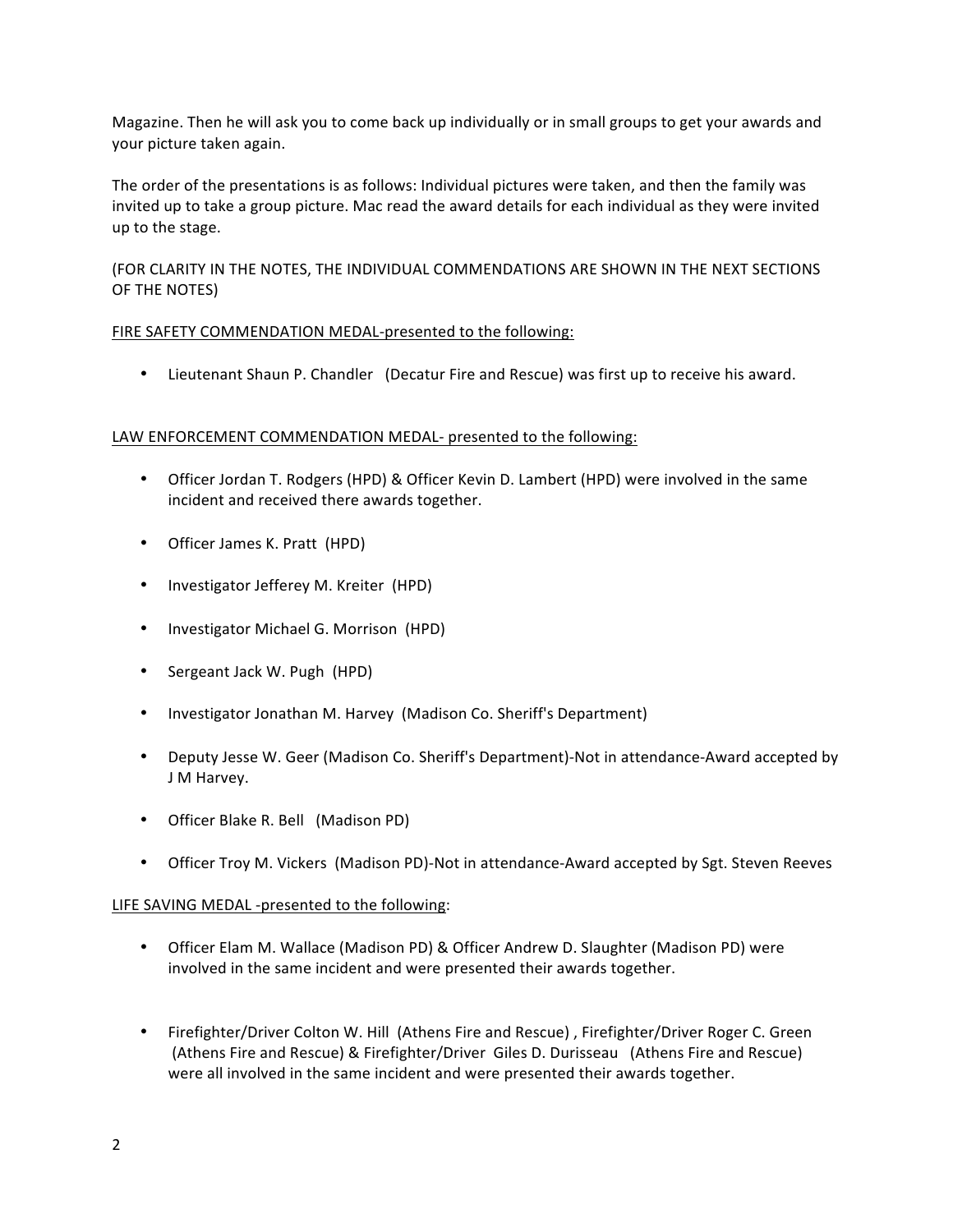#### HEROISM MEDAL:

- Firefighter/EMT David J. Knox (Hartselle Fire and Rescue) & Volunteer Firefighter Steven A. Gay (Hartselle Fire and Rescue) were involved in the same incident and were presented their awards together.
- Lieutenant Linda J. Fox (Hartselle PD)

The following is the specific award for each individual honored today:

## **FIRE SAFETY COMMENDATION MEDAL**

## **Awarded to: LIEUTENANT SHAUN P. CHANDLER**

Lieutenant Shaun P. Chandler has been a career firefighter with the Decatur Fire and Rescue since June 1996. His exceptional career has included service as a Firefighter, Driver/Engineer, and as a Lieutenant. He has been the lead instructor for Decatur Fire and Rescue recruit academies. He has earned a well known reputation for the exceptional quality of his recruit trainees. Lieutenant Chandler has taught various rescue courses, serves as an instructor for a number of Alabama Fire College courses and travels the country sharing his knowledge and skills with other firefighters. Lieutenant Chandler has been an outstanding asset to both the department and the community he serves.

## **LAW ENFORCEMENT COMMENDATION MEDAL**

## **Presented to: OFFICER BLAKE R. BELL**

Officer Blake R. Bell is recognized as a highly effective patrol officer for the Madison Alabama Police Department. His supervisors have taken note of his on duty performance as well as a number of innovative suggestions to improve service to the community. Officer Bell responded to one call where a suicidal subject was barricaded in a local apartment complex with a firearm. Upon his arrival he heard a gunshot. However, he could not determine where the round went or the intent of whoever had fired. Officer Bell calmly took steps to warn other responding officers and attempted to evacuate the building. In 2019 he has made 76 arrests ranging from simple misdemeanors to complex felonies. Of these arrests 23 were involved with taking drugs off the streets. His professionalism and dedication mark him as an asset to his department and his community.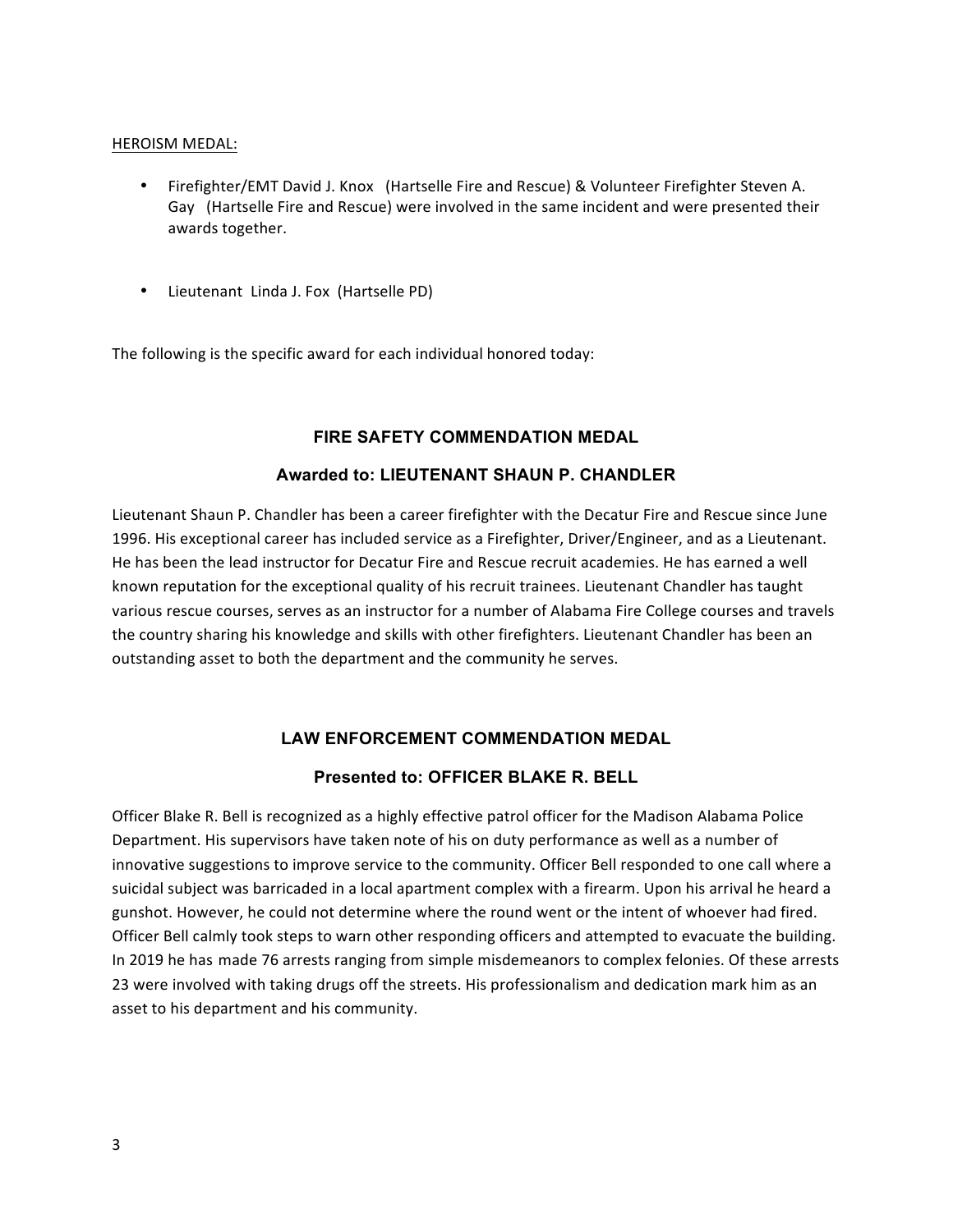## **Presented to: OFFICER TROY M. VICKERS**

Officer Troy M. Vickers serves the Madison, Alabama Police Department as a Crisis Intervention Team Officer (C.I.T. Officer). Officer Vickers has demonstrated an ability to deal with individuals who exhibit signs of instability or an altered mental status. Even when individuals have exhibited evidence of noncompliance or are in a manic phase, Officer Vickers seems able to calm them through a personal connection and encourage them to accept professional help. He has also been able to implement an effective approach to community policing due to his personal interactions with people in his patrol zone. Officer Vickers has demonstrated leadership and professionalism in his approach to mentoring and training new officers. His superior officers recognize him as a team player who is a valuable asset to his department and the community.

## **LAW ENFORCEMENT COMMENDATION MEDAL**

## **Presented to: INVESTIGATOR JONATHAN M. HARVEY**

Investigator Jonathan M. Harvey has served with the Madison County Sheriff's Office for about 10 years and is currently assigned to the Criminal Investigations Division. He served as a Patrol Deputy and as a Crime Scene Investigator prior to his current assignment. Investigator Harvey handles crimes against property and crimes against persons. He is active in the community and has initiated narcotics cases, apprehended fugitives, and identified serious traffic violations which affect the safety of citizens. His willingness to work with other officers, including those from surrounding agencies mark him as a true professional. Investigator Harvey is a credit to his department and his community.

## **LAW ENFORCEMENT COMMENDATION MEDAL**

## **Presented to: DEPUTY SHERIFF JESSE W. GEER**

Deputy Sheriff Jesse W. Geer responded to a prowler call in early 2019. When he arrived at the residence he found a female who had moved to the home from Oklahoma to escape a stalker who had terrorized her in her home in that state. She was in fear for her life, convinced that the stalker had followed her to Alabama. An eyewitness he interviewed reported a man dressed in black who fled the back porch and yard of the lady's home when he realized he had been spotted. Deputy Geer began to search the neighborhood. He refused to give up even when his search expanded to almost 2 miles away because he had a hunch this was a serious situation. Deputy Geer located a man matching the description moving toward a vehicle in a supermarket parking lot. The man had a handgun strapped to his side. At first he refused to respond to Deputy Geer's commands, forcing Deputy Geer to draw his own weapon and take him into custody. The man turned out to be the Oklahoma stalker with a loaded pistol and binoculars. His car had hunting gear he could use for surveillance of the lady he was stalking. Deputy Jesse W. Geer's professionalism and determination very likely prevented a much more serious situation from developing.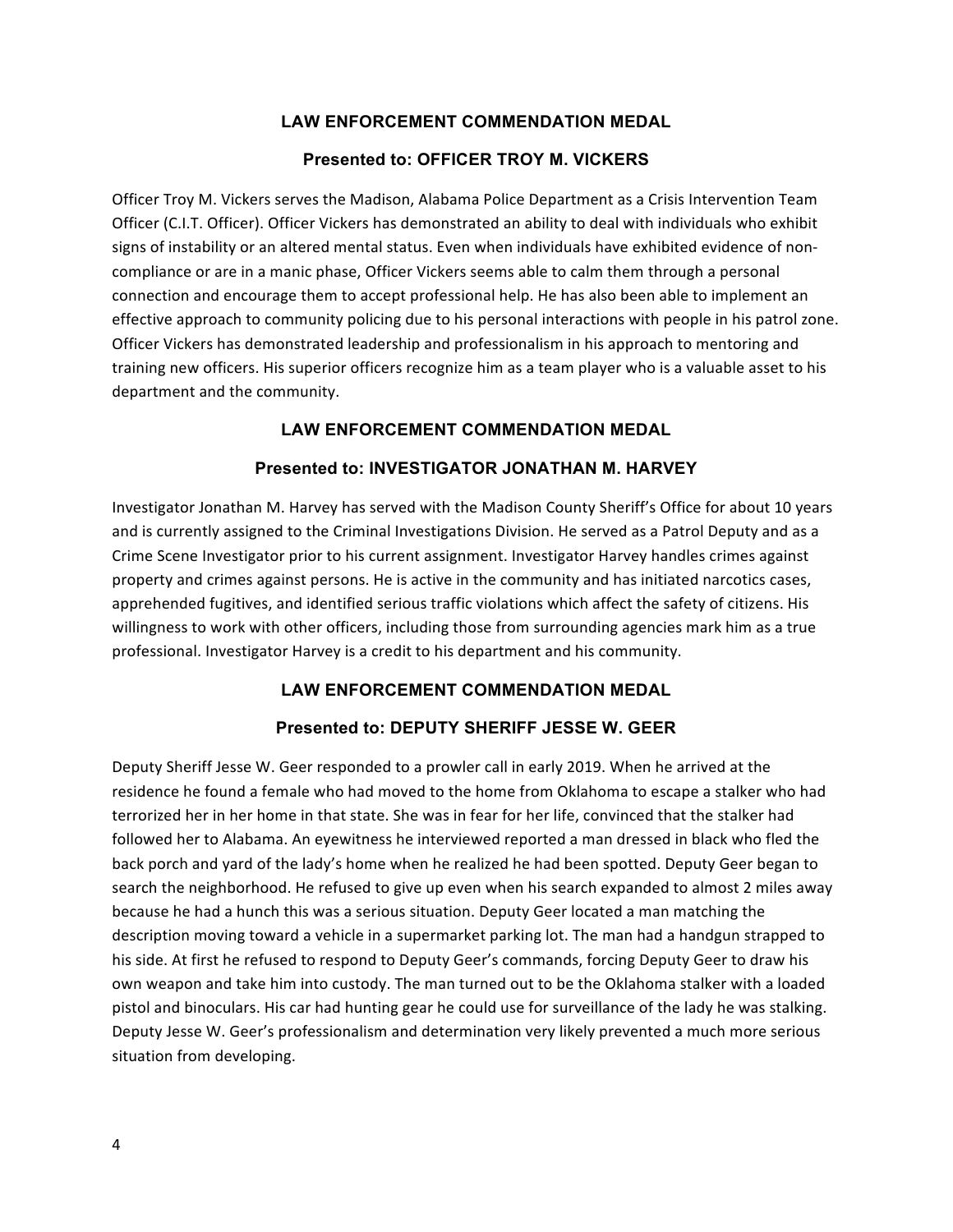#### **Presented to: INVESTIGATOR MICHAEL G. MORRISON**

In 1986 Michael G. Morrison began his career with the Huntsville, Alabama Police Department. He served as a patrol officer for 6 years, during which time he became a Field Training Officer. In 1992 he was promoted to Investigator and worked in the Burglary Unit. Investigator Morrison later was moved to the North Precinct General Investigations Unit working all types of investigations. He rotated back to the Burglary Unit in 2011 and then back to North Precinct General Investigations. In 2017 when HPD moved back to specialized investigative units, Investigator Morrison was assigned to the General Investigations Unit. As the Senior Investigator in the General Investigations Unit, he shares his knowledge and his ability to identify offenders and their associates with many of the law enforcement officers. He is a highly valuable asset to his unit, his department, and his community.

#### **LIFE SAVING MEDAL**

#### **Presented to: OFFICER ELAM M. WALLACE**

On September 23, 2019, Officers Elam M. Wallace and Andrew D. Slaughter of the Madison, Alabama Police Department, were dispatched to a call involving an overdose of heroin. The caller reported she and her husband had stopped at Hughes Road and Conger Road in Madison and the husband had overdosed on heroin. The caller said he was turning blue and not breathing. Both officers quickly acted to provide prompt medical first aid. Officer Wallace started CPR and Officer Slaughter assisted him. The man regained his pulse and breathing just as Madison Fire and Rescue personnel arrived and were able to provide fluids and oxygen. The man survived but likely would not have done so without the quick thinking and professional actions of these two officers.

#### **LIFE SAVING MEDAL**

#### **Presented to: OFFICER ANDREW D. SLAUGHTER**

On September 23, 2019, Officers Andrew D. Slaughter and Elam M. Wallace of the Madison, Alabama Police Department, were dispatched to a call involving an overdose of heroin. The caller reported she and her husband had stopped at Hughes Road and Conger Road in Madison and the husband had overdosed on heroin. The caller said he was turning blue and not breathing. Both officers quickly acted to provide prompt medical first aid. Officer Wallace started CPR and Officer Slaughter assisted him. The man regained his pulse and breathing just as Madison Fire and Rescue personnel arrived and were able to provide fluids and oxygen. The man survived but likely would not have done so without the quick thinking and professional actions of these two officers.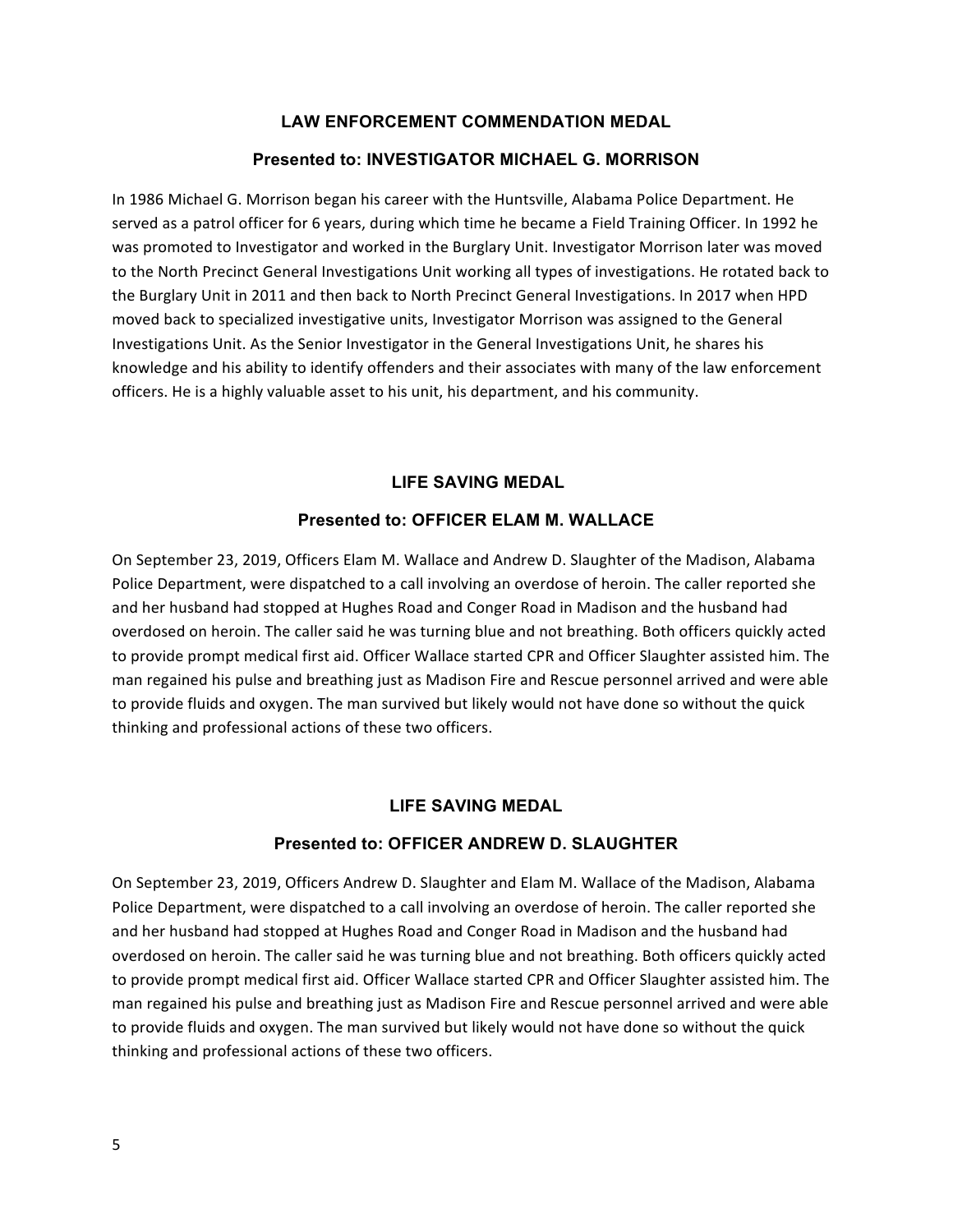## **LIFE SAVING MEDAL**

#### **Presented to: FIREFIGHTER/DRIVER COLTON W. HILL**

On April 14, 2019, Firefighters Colton W. Hill, Roger C. Green, and Giles D. Durisseau, of the Athens Fire and Rescue, responded to a call of a child swept away in a creek. When they arrived on the scene, bystanders said a 12 year old girl playing near the creek had been swept away. The creek was at flood stage but these three firefighters found the young lady clinging to a submerged limb. The force of the water had stripped off her clothes and she was struggling to hang on to the limb. Without hesitation the three formed a human chain in the six foot deep water and grabbed the girl before she lost her grip. She was given a t-shirt and was otherwise unharmed. Without the professionalism and quick actions of these three men the little girl probably would not have survived.

## **LIFE SAVING MEDAL**

#### **Presented to: FIREFIGHTER/DRIVER ROGER C. GREEN**

On April 14, 2019, Firefighters Roger C. Green, Colton W. Hill, and Giles D. Durisseau, of the Athens Fire and Rescue, responded to a call of a child swept away in a creek. When they arrived on the scene, bystanders said a 12 year old girl playing near the creek had been swept away. The creek was at flood stage but these three firefighters found the young lady clinging to a submerged limb. The force of the water had stripped off her clothes and she was struggling to hang on to the limb. Without hesitation the three formed a human chain in the six foot deep water and grabbed the girl before she lost her grip. She was given a t-shirt and was otherwise unharmed. Without the professionalism and quick actions of these three men the little girl probably would not have survived.

## **LIFE SAVING MEDAL**

## **Presented to: FIREFIGHTER/DRIVER GILES D. DURISSEAU**

On April 14, 2019, Firefighters Giles D. Durisseau, Colton W. Hill, and Roger C. Green, of the Athens Fire and Rescue, responded to a call of a child swept away in a creek. When they arrived on the scene, bystanders said a 12 year old girl playing near the creek had been swept away. The creek was at flood stage but these three firefighters found the young lady clinging to a submerged limb. The force of the water had stripped off her clothes and she was struggling to hang on to the limb. Without hesitation the three formed a human chain in the six foot deep water and grabbed the girl before she lost her grip. She was given a t-shirt and was otherwise unharmed. Without the professionalism and quick actions of these three men the little girl probably would not have survived.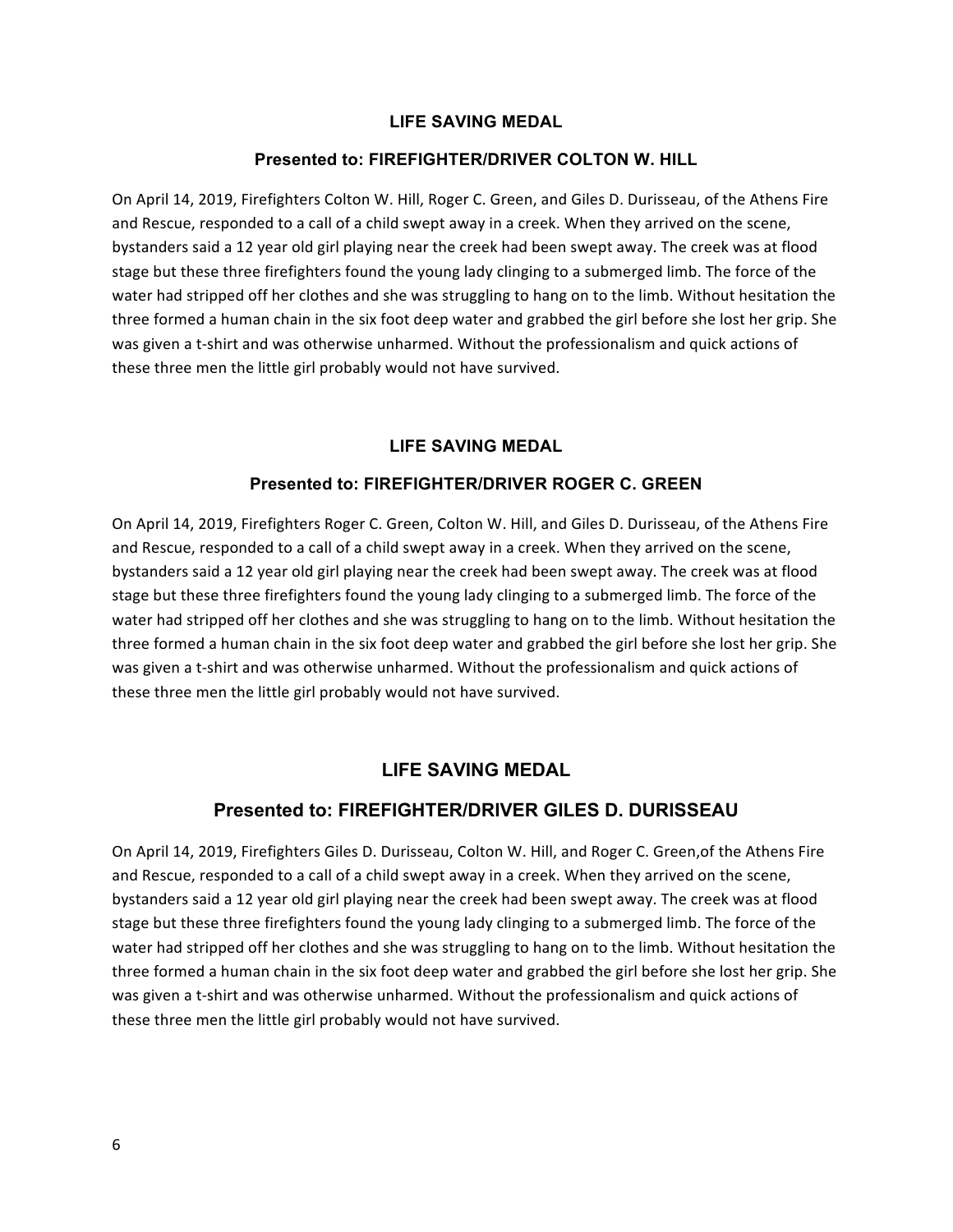## **MEDAL FOR HEROISM**

#### **Awarded to: LIEUTENANT LINDA J. FOX**

On July 18, 2019, Lieutenant Linda J. Fox, Hartselle Police Department, was on patrol duty when a civilian drove up to her car and told her there was a car in a five foot deep ditch. Lieutenant Fox responded and while still about 20 feet away, she heard cries for help. She had already called a wrecker to come to the scene, but when Lt. Fox heard the occupant she knew she could not wait. Brenda Allen was trapped in the car and could not open a door because the water was already halfway up the doors. Lieutenant Fox grabbed a hand held window punch and without hesitation headed for the vehicle. She slipped in the mud and the rushing water carried her toward the stranded vehicle. She managed to brace herself to keep from being swept into an underground drain, she also held to a caution sign while she used her free hand to break out the driver's side window. Water filled the car to the steering wheel so Lieutenant Fox had to break out a rear window to get Allen out. Officer Lucas Hogan arrived and pulled Allen from the water, then returned to help Lieutenant Fox out of the dangerous situation. Lieutenant Fox injured her knee and suffered serious injuries to her shoulder which required surgery. Thanks to her prompt and unselfish action no lives were lost.

#### **MEDAL FOR HEROISM**

#### **Awarded to: FIREFIGHTER/EMT DAVID J. KNOX**

On May 30. 2019, Firefighter/EMT David J. Knox and Volunteer Firefighter Steven A. Gay, Hartselle Fire and Rescue, responded to a call at a residence at 1800 Nethery Road just outside the city limits. The house was heavily involved in fire and thick smoke. A woman was trapped inside and could not get out. Knox and Gay did not hesitate, without regard for their personal safety they entered the very dangerous situation and carried the woman out of the burning home.

#### **MEDAL FOR HEROISM**

## **Awarded to: VOLUNTEER FIREFIGHTER STEVEN A. GAY**

On May 30, 2019, Volunteer Firefighter Steven A. Gay and Firefighter/EMT David J. Knox, Hartselle Fire and Rescue, responded to a call at a residence at 1800 Nethery Road just outside the city limits. The house was heavily involved in fire and thick smoke. A woman was trapped inside and could not get out. Gay and Knox did not hesitate, without regard for their personal safety they entered the very dangerous situation and carried the woman out of the burning home.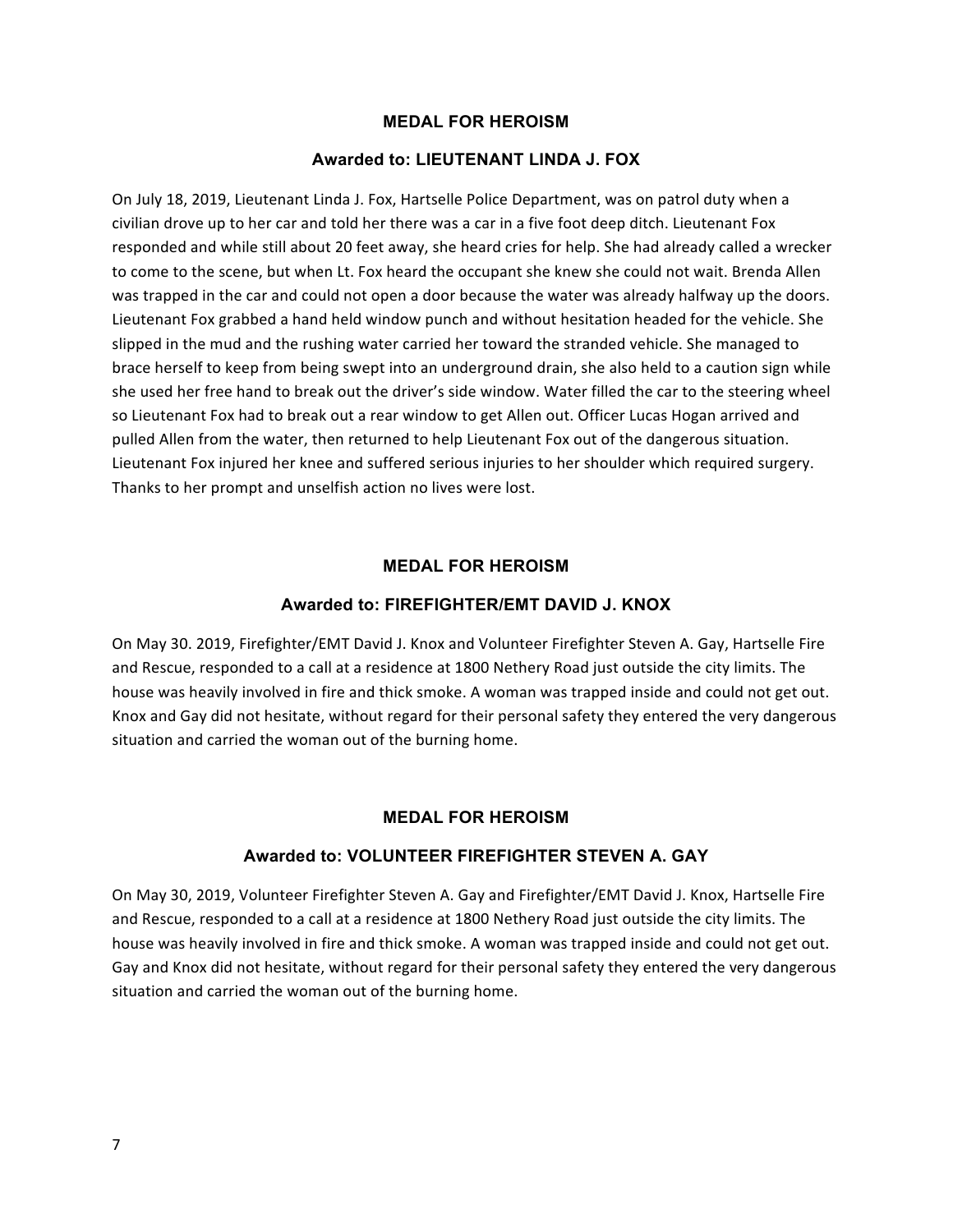#### **Presented to: OFFICER JORDAN T. RODGERS**

Late on Wednesday, September 25, 2019, a 15 year old stole a Dodge Challenger. Officers Jordan T. Rodgers and Kevin D. Lambert of the Huntsville, Alabama Police Department, became involved in a pursuit after 1:00 a.m. on Thursday, September 26. 2019, when the stolen vehicle was spotted near the Northwoods Housing Development. Someone in the vehicle fired shots even as the chase continued in a populated area. HPD Officers used spike strips to force the automobile to stop near Pulaski Pike and Poplar Avenue. Suspects ran from the vehicle and the 15 year old and another individual were captured. The 15 year old was charged with the theft, the second person was released, and a third person was later arrested and charged with firing at the officers.

#### **LAW ENFORCEMENT COMMENDATION MEDAL**

#### **Presented to: OFFICER KEVIN D. LAMBERT**

Late on Wednesday, September 25, 2019, a 15 year old stole a Dodge Challenger. Officers Kevin D. Lambert and Jordan T. Rodgers of the Huntsville, Alabama Police Department became involved in a pursuit after 1:00 a.m. on Thursday, September 26, 2019, when the stolen vehicle was spotted near the Northwoods Housing Development. Someone in the vehicle fired shots even as the chase continued in a populated area. HPD Officers used spike strips to force the automobile to stop near Pulaski Pike and Poplar Avenue. Suspects ran from the vehicle and the 15 year old and another individual were captured. The 15 year old was charged with the theft, the second person was released, and a third person was later arrested and charged with firing at the officers.

#### LAW ENFORCEMENT COMMENDATION MEDAL

#### **Presented to: OFFICER JAMES K. PRATT**

Officer James K. Pratt has served as a Huntsville, Alabama Police Officer since 2016. He is considered an exemplary officer who has an outstanding work ethic. Officer Pratt serves as a Field Training Officer who has a very positive impact on new officers. He assumes the lead role in the Crash Reduction and School Zone Details as well as participating in the Crime Suppression Detail and University Drive Initiative. He has been complimented numerous times from various supervisors and citizens for his professional performance of his duties. Officer Pratt has received three Letters of Appreciation and an Outstanding Unit Citation during the past year.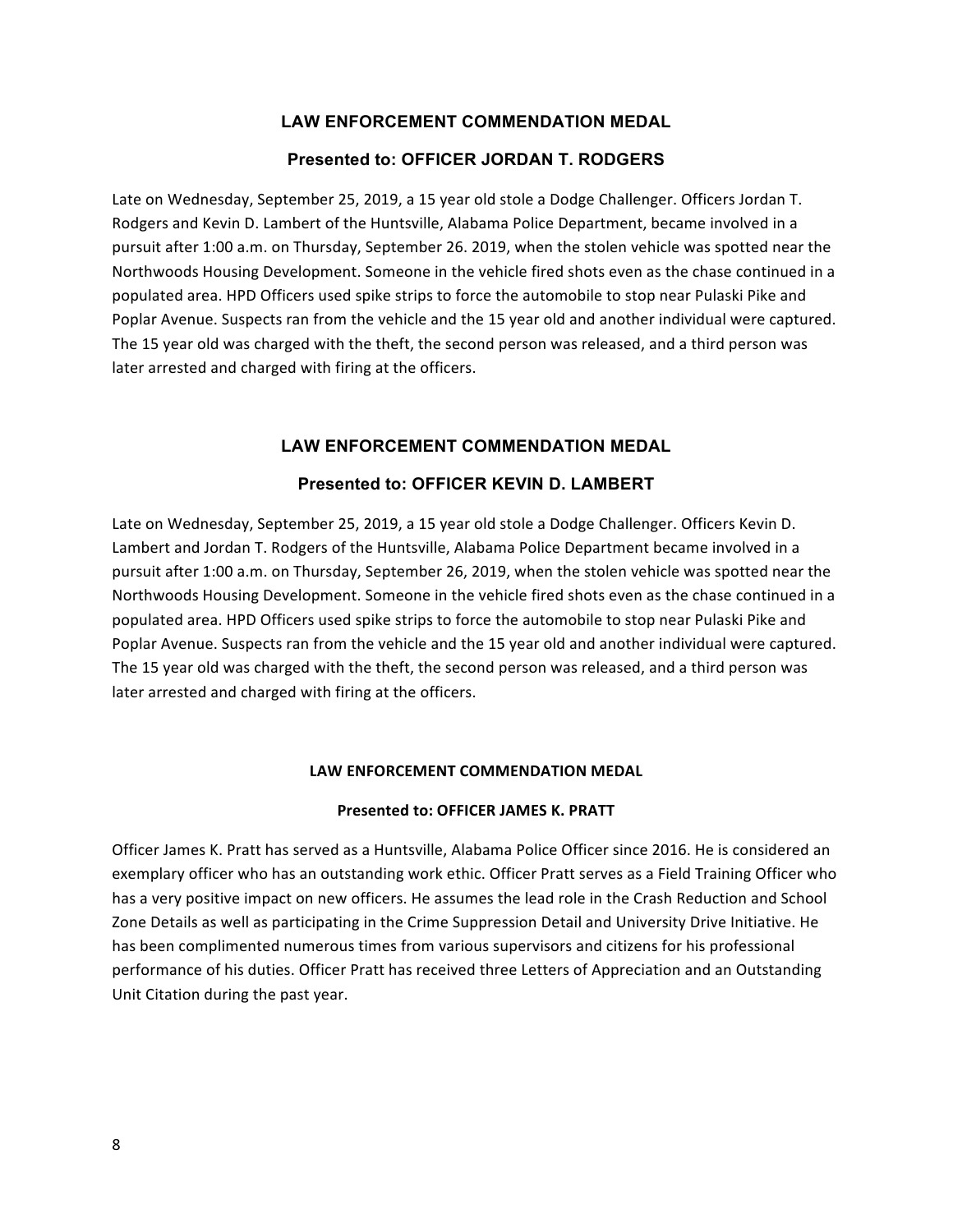## **Presented to: INVESTIGATOR JEFFREY M. KREITER**

Investigator Jeffrey M. Kreiter has served with the Huntsville Police Department for approximately 10 years. He was promoted to Investigator in May of 2018 and has been assigned to the property crimes unit since that time. He also serves on the Crisis Negotiations Response Team. In 2019 he has identified a suspect from a video and arrested the individual, clearing a total of 9 burglaries from the Jones Valley Area. Investigator Kreiter arrested an offender from a construction trailer burglary at the 911 Center and cleared six other burglaries from the same location. He also arrested an offender on 2 counts of burglary in the 5-Points area and cleared 9 additional burglaries in the 5-Points and Blossomwood area. Investigator Kreiter made an arrest in a burglary on Buckingham Drive and cleared 6 additional burglaries in South Huntsville and Madison County. Investigator Kreiter has been awarded an Outstanding Unit Citation for his contributions to the Property Crimes Unit. He is recognized as a tremendous asset to his department and the citizens of his community.

#### LAW ENFOCEMENT COMMENDATION MEDAL

#### **Presented to: SERGEANT JACK W. PUGH**

Sergeant Jack W. Pugh has served with the Huntsville, Alabama Police Department for approximately 32 years. He is currently the Major Crimes Unit Supervisor. Under his leadership Sergeant Pugh's Major Crimes Unit investigated 18 criminal homicides this past year and cleared all 18 cases by arrests. A 100% clearance rate in a city the size of Huntsville, Alabama is exceptional to say the least. He also works closely with the HPD Crime Scene Unit and the Traffic Homicide Unit. Sergeant Pugh's leadership skills include excellent interpersonal and communication skills. He is respected by his peers and citizens in the community. He is a credit to the Huntsville Police Department and the community whose citizens he serves.

#### **Induction Ceremony**

President Griffith asked our newest member to come up front for his induction. Roscoe Eugene Bryson came up and was given the oath by President Griffith.

His Patriot Ancestor- James Barmore was a blacksmith who worked day and night to provide for his family. He had lost his hearing probably due to his occupation. He served as a Waggoner during the Revolution, providing clothing and feeding the troops as well as moving the troops around. He was paid 12 shillings per day.

President Griffith asked our Registrar Charles McMurry to come up front and present our new inductees with the SAR Rosettes. Pictures were taken by Jim Maples.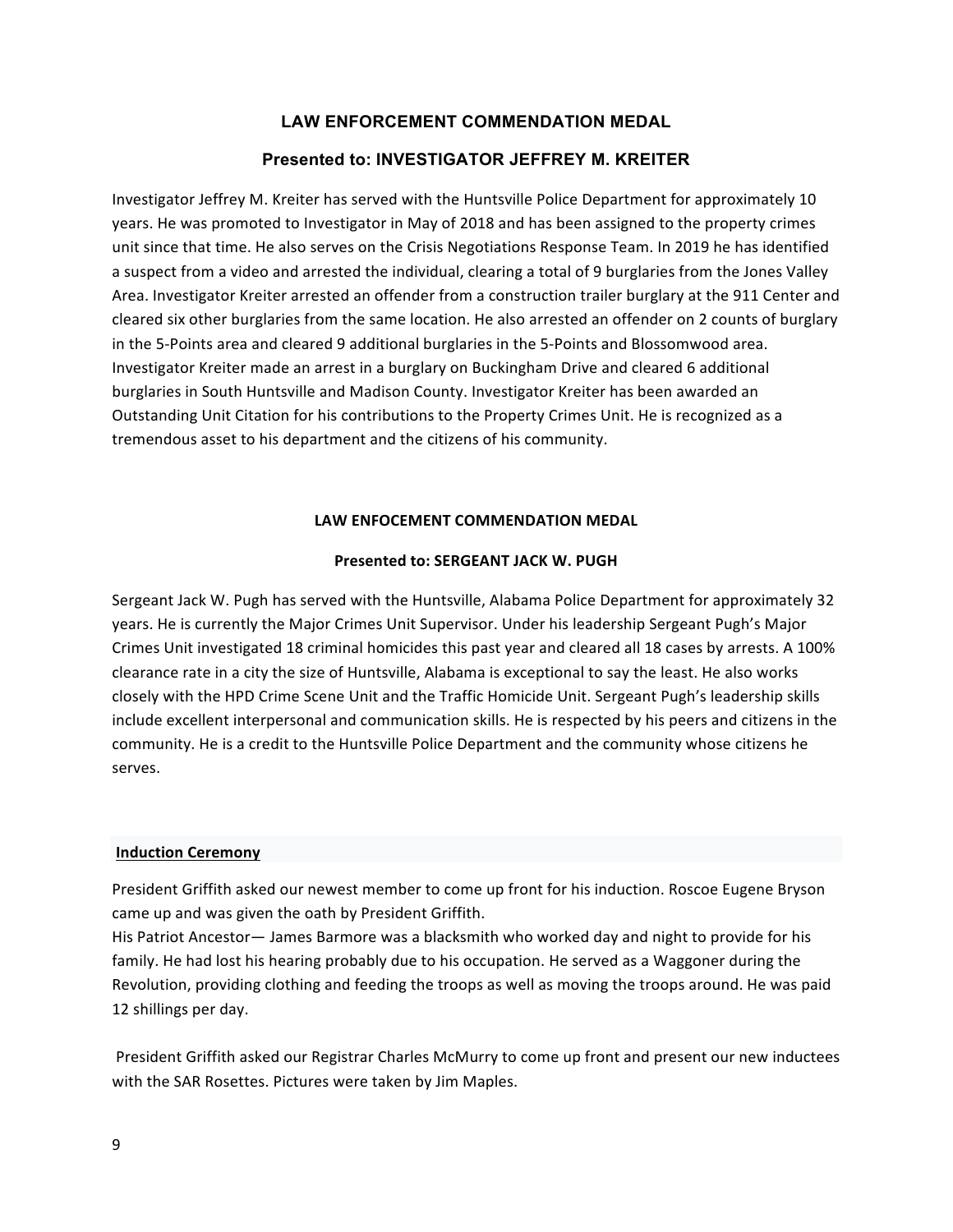President Griffith spoke to the new members; we appreciate your interest in this organization. The Tennessee Valley Chapter, Sons of the American Revolution is a growing, dynamic organization that is active in our community. There are a lot of activities that we do; there is a heavy schedule of Color Guard activities. You can see that this is an active organization. We are happy that you are here today and encourage you to volunteer in activities that match your skills. We do not know what those skills are, so please let us know. If you have any questions at all, please do not hesitate to ask a member or an officer.

## **OLD BUSINESS**

Last month's meeting Minutes were posted on the website two weeks prior to today's meeting. Jim asked if there are any corrections, no corrections were noted, the minutes stand approved as posted.

## **Officers Report**:

## President-**Jim Griffith**

Public Relations Initiatives:

- Please plan on attending the Constitution Hall Park Flag Project this Friday at 3 pm for placement of a 23-Star Flag in the same building where the original Alabama Constitution was created A plaque will be placed underneath stating that it was provided by our SAR Chapter.
- Please use our Speakers Bureau and our Patriot's Chest. We would love to start using these.
- Membership Retainment Dues are due now, if you have not paid, please do so. We have contacted all members at this point. We need to make one more push to get everyone renewed. Randal indicated that about 70% have turned in their dues.
- Sign-up sheet has been circulated for the Spring Banquet. Please sign up!
- Pearl Harbor Day 'Moments in History" was broadcast this past Saturday on WLRH Radio.
- Media coverage has already occurred in the Huntsville Times and the Athens News Courier about today's meeting. (Recognition of our public servants)

Amazon Smile is a website operated by Amazon with the same products, prices, and shopping features as "amazon.com". The difference is that when you shop on Amazon Smile, the Amazon Smile Foundation will donate 0.5% of the purchase price of eligible products to the charitable organization of your choice. If you shop on Amazon.com, consider using Amazon Smile (smile.amazon.com). Then, identify "National Society of the Sons of the American Revolution" in Huntsville as your Charity.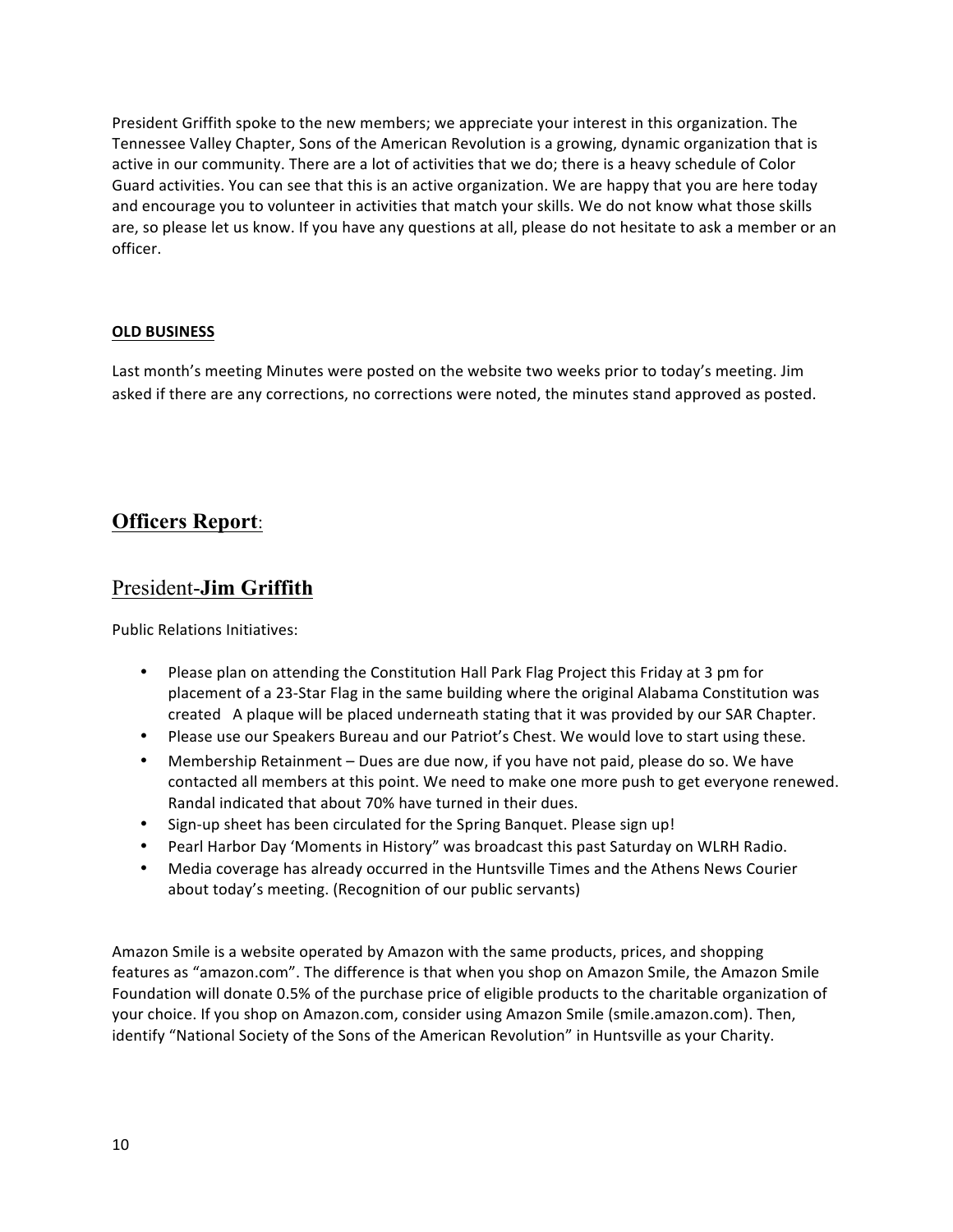Please remember that Constitution Hall is always looking for volunteers. Julie is not with us today but you can contact her for their needs.

Our Color Guard has been very active, check out the schedule. Go to the website and open up the Calendar and view all the activities. Please consider volunteering.

Our Chapter now has over 10% of all new members in the GWEF across the entire Nation. Let's keep that momentum going! Please talk to Mac Moon.

Annual Spring Banquet-Scheduled for March 20, 2020 at the Huntsville Country Club. Cost is \$40 per person. Please sign up today. Sheets are being passed around the room. The meal choice is between chicken and salmon. Jim asked the group if anyone is a member or knows anyone who is a member of the HCC? Having a member in the club could save our Chapter a couple of hundred dollars. Beverly Thornton suggested that Jim should check with Dudley Burwell.

Nominating committee has been active and included: Mac Moon-Chair, Bob Baccus, David Byers and Jim Griffith (Ex-Officio).

Proposed slate of officers will be officially presented for consideration in February, per the By-Laws. Note that nominations from the floor are an option at the February meeting.

The current slate of officers that we anticipate proposing in February is as follows:

President: Ray Livingston Vice-President: Benny Hannah Corresponding Secretary: Jim Maples Recording Secretary: Dudley Burwell Registrar: Ray Cassell Genealogist: Bill Sommers Treasurer: Randal Jennings Historian: Jim Alexander Chancellor: Richard Tingle Chaplin: James Henderson

#### **Schedule of upcoming events:**

December 9, Christmas time visit to Tut Fann Home scheduled for 1 PM just after today's meeting.

December 13, Friday, Flag dedication at Constitution Village at 3 PM.

December 14. Saturday, Wreaths Across America, (National Event)

Next Meeting will be on **Monday January** 13th at our usual location in the Library.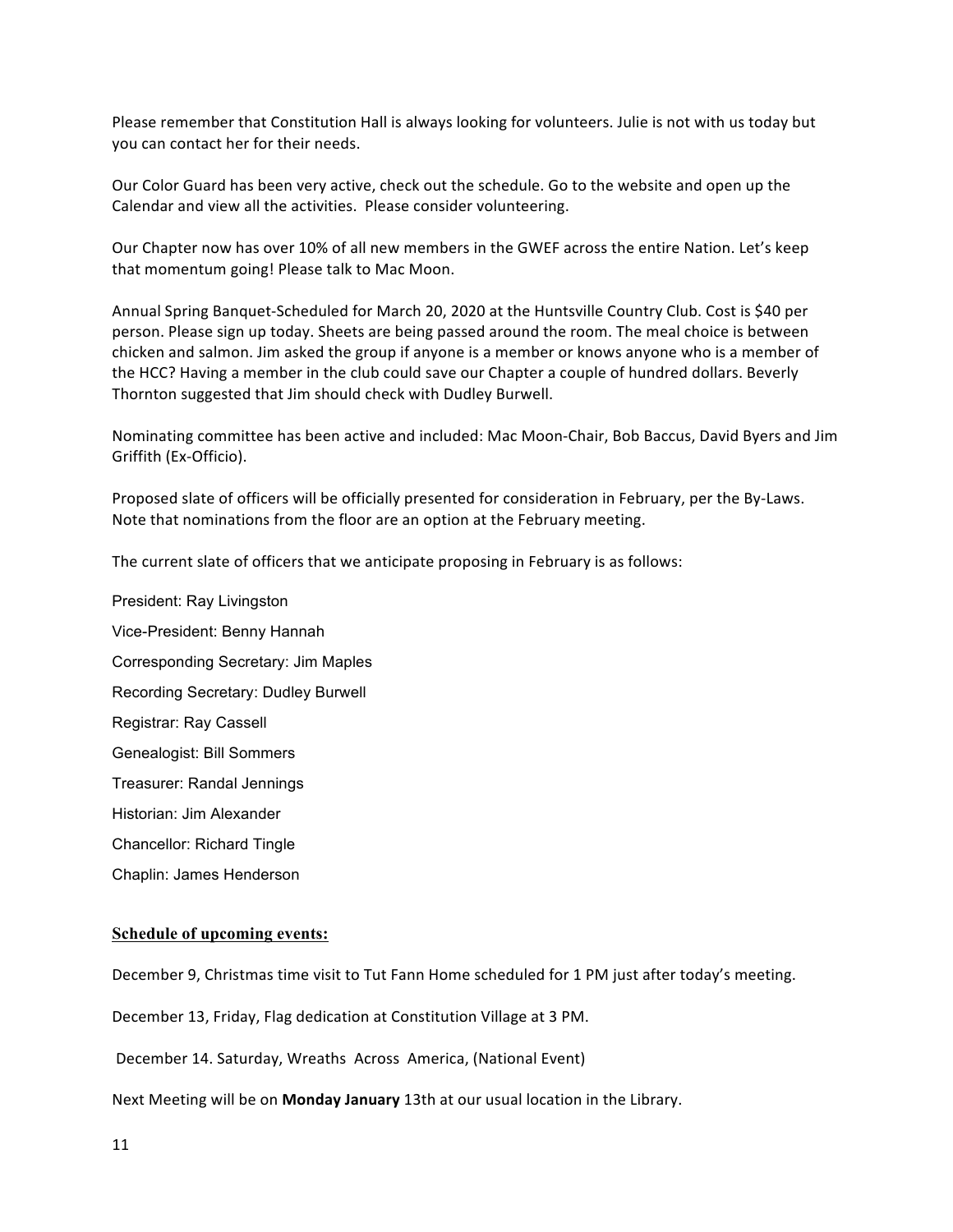## Vice President-**Ray Livingston**

Ray announced that the January meeting program will be by one of our new members Perry Scalfano. Title: Colonel Tye and John Kizell: The Black Loyalist Experience.

## Chaplain –**James Henderson**

Not in attendance .

## Treasurer-**Randal Jennings**

A graph was displayed on the overhead showing our checking account and our money market account totals. The November totals were \$ 9320.49 in the money market and \$17,828.35 in the checking account. The large increase in the checking account was due to the collected dues. We will soon be writing a check to the State for our dues. Randal also relayed the cost of becoming a Life-Time member with the SAR. Forms are on line along with a chart of the cost based upon your age. A PDF file can be downloaded from the website and filled out. This only covers your National dues; you will still be responsible for State and Local Chapter dues.

## Registrar-**Charles McMurry**

## **SUMMARY AS OF: 2019 DEC 5**

- **1. SAR COMPATRIOTS APPROVED / REGISTERED AWAITING INDUCTION—3**
- **2. SAR APPLICATIONS RECEIVED AT NSSAR AWAITING REVIEW**  $-0$
- **3. SAR APPLICATIONS MAILED NOT RECEIVED AT NSSAR-2**
- **4. SAR APPLICATIONS STARTED, NOT FINALIZED -24**

**5. SAR PROSPECTS: AWAITING PROSPECT'S FAMILY DATA INPUT - 55** 

- **6. SAR SUPPLEMENTAL APPLICATIONS APPROVED, CERT NOT AWARDED--2**
- **7. SAR SUPPLEMENTAL APPS RECEIVED AT NSSAR AWAITING REVIEW-1**
- **8. SAR SUPPLEMENTAL APPS MAILED NOT RECEIVED AT NSSAR-6**
- **9. NEW SAR MEMBERS INDUCTED AT LAST REGULAR MEETING 13-Nov - 2**
- 10. SAR SUPPLEMENTAL CERTIFICATES AWARDED AT MEETING 13-Nov 0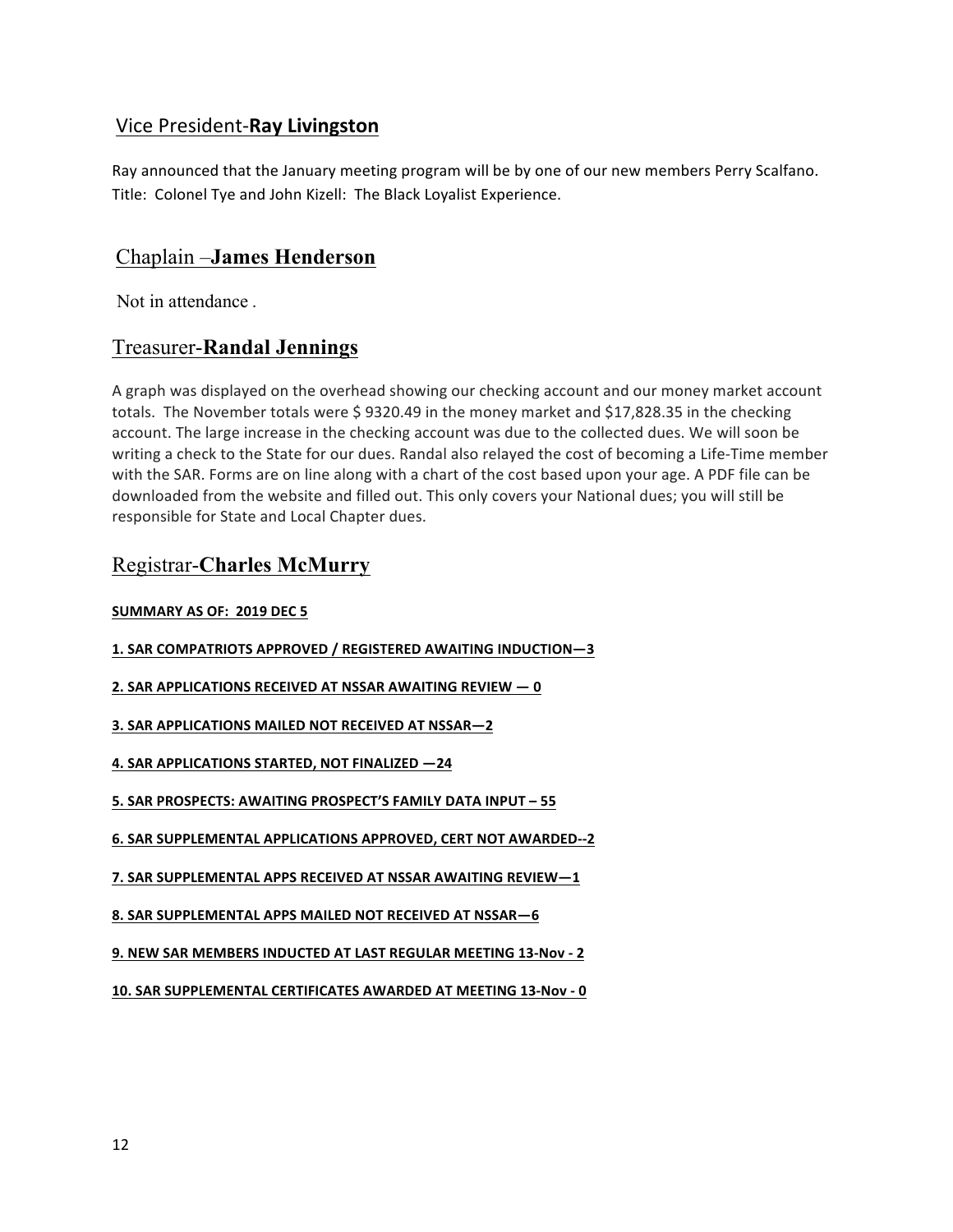## Recording Secretary-**Benny Hannah**

We only have about 3-weeks remaining in this year to complete all our input for the Americanism award. If you have any awards or certificates to present, donations to make, school presentations, make sure you get them done before the end of the year.

Patriot Biographies (11-B) forms are online. This is another area where we can go in and provide information on our patriots and also add points for our Americanism award.

Speakers Bureau-please let me know if we have any activity that I need to record for Americanism.

## Corresponding Secretary-**Jim Maples**

We have 226 members in the Chapter now. Members and Guests, please remember to sign in at the back table. If you do not have a nametag, please sign the Nametag form on the back table as you would like your name to show on your nametag. Also please keep him (Jim) informed of any e-mail changes. We are going to Tut Fann after the meeting to distribute Christmas Cards and take a few pictures. Everyone is welcome.

## Historian –**Cliff Lanham**

Cliff noted that there is nothing new with the Historian, but wanted to share that He and Bob Anderson are participating in the OLLI Program at UAH. Bob will begin his seven week course on the American Revolution in January. Cliff will also begin his course on Genealogy. Go to the UAH website under OLLI for additional details, or go to Wilson Hall in person. (OLLI= Osher Lifelong Learning Center)

## Genealogist-**Warren Adams**

Nothing new to add today.

## **Committee Report:**

Ray Livingston reported that the ROTC Outstanding Cadet nomination packets were due to him by December  $7<sup>th</sup>$  and that he needed Chapter members to help evaluate the packets. We need 3-4 people to help evaluate the packages. It will take about 30 minutes per package. ((I did receive three packets and called on folks to review them, so that is all done at this point. I did not get any volunteers.)

Bob Anderson reported that the Youth Program is progressing very nicely. We have contacted the schools and anticipate that we are going to need several teams to help us judge posters. We estimate that this year's number may approach 800 posters. If you can spare some time, you should really enjoy it. Jim Griffith noted that the number in the whole state last year was about 800 posters.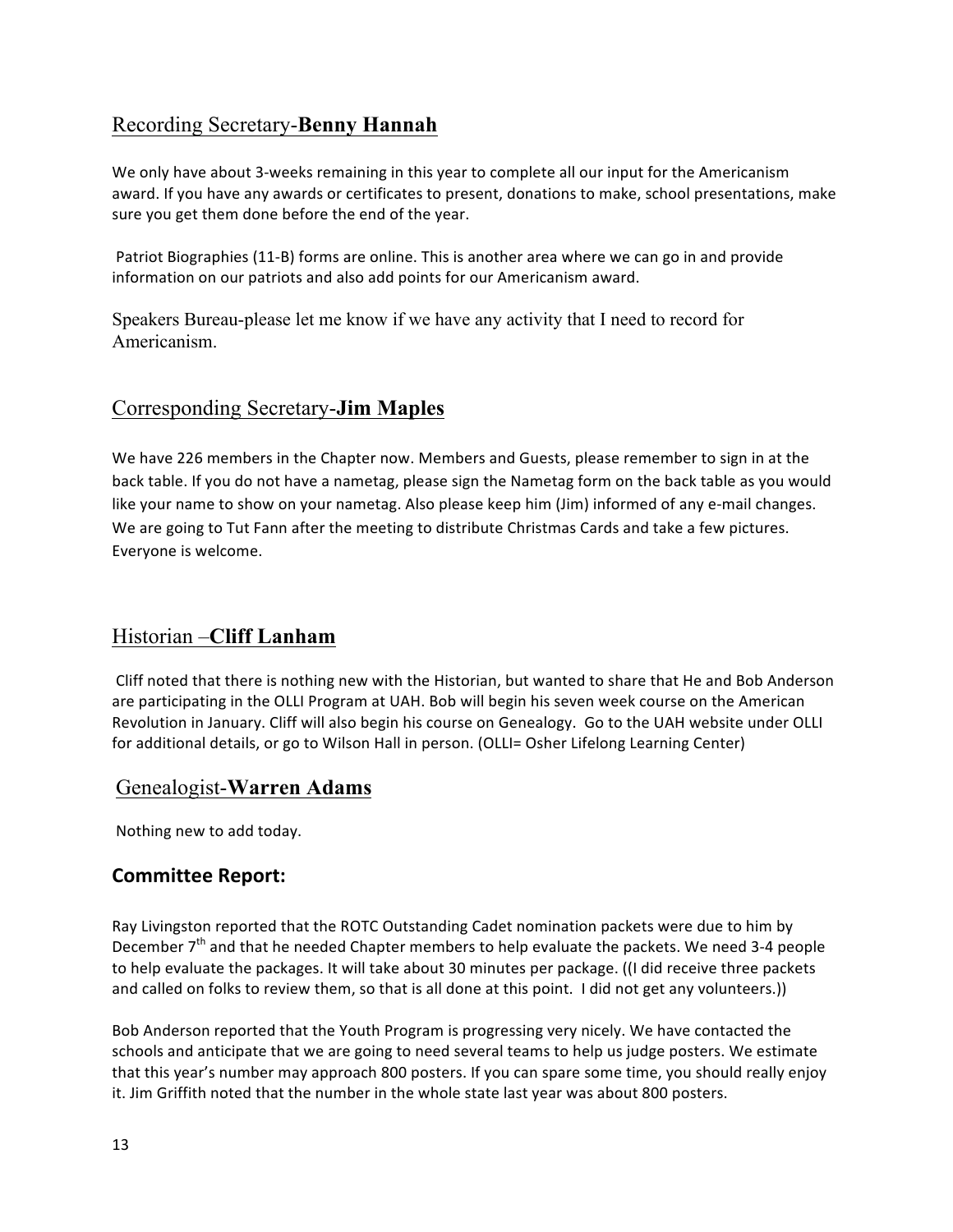## Randal Jennings updated the chapter on the current **Color Guard** activities:

## Recent activities included:

Dec 8<sup>th</sup> Ceremony unveiling the historic monument for the 200 year old Crabbe-Stewart-Key-Dotson home in Morgan county.

## **Upcoming Activities**:

December 13, Friday, Flag dedication at Constitution Village at 3 PM.

December 14. Saturday, Wreaths Across America, (National Event) at Roselawn Cemetery in Decatur.

Bob Baccus also announced that he would be performing at Beach Grove Cemetery in Tennessee. Bob will be playing taps and recognized as part of the Tennessee Valley Chapter SAR.

The Color Guard is still looking for new members. One of our challenges this year is to increase our numbers. Randal would like to have enough members to form two units. This would allow us to cover two events at the same time. If anyone is interested we have some extra uniforms. Please contact Randal for information. Randal said that he is working with two new members. His goal is to get enough guardsmen to have two complete units.

Randal noted that the Flag Committee has presented over 100 Flag Certificates over the years. Today he would like to add one more to that number. Randal invited Bob Anderson up front to receive the Flag award. The certificate of accommodation was presented to Bob for his exculpatory patriotism for displaying the flag of the United States of America.

Bob Anderson wanted to let us all know about Tara Ross's new book. If you have a daughter or a granddaughter, this is a great book for a gift. It tells the story of "She Fought, Too: Stories of Revolutionary War Heroines" tells age-appropriate stories of **sixteen** women and girls who contributed to the American war effort, behind the scenes.

#### **NEW BUSINESS**

After the December Chapter Meeting, we plan to go to the Tut Fann Veterans Home. We will distribute Christmas Cards and take pictures in front of their big Christmas tree.

We will be recognizing the Alabama Flag Company in our January meeting.

## **President Griffith made the following closing comments:**

- We have been invited to attend the Civil War Roundtable. Their meetings are held on the  $2^{nd}$ Thursday Night  $\omega$  6:30 pm at the Elk's Club. Bob Baccus said that they have great speakers and meeting last about 1-hour.
- Our banquet is set for March  $20<sup>th</sup>$  at the Huntsville Country Club